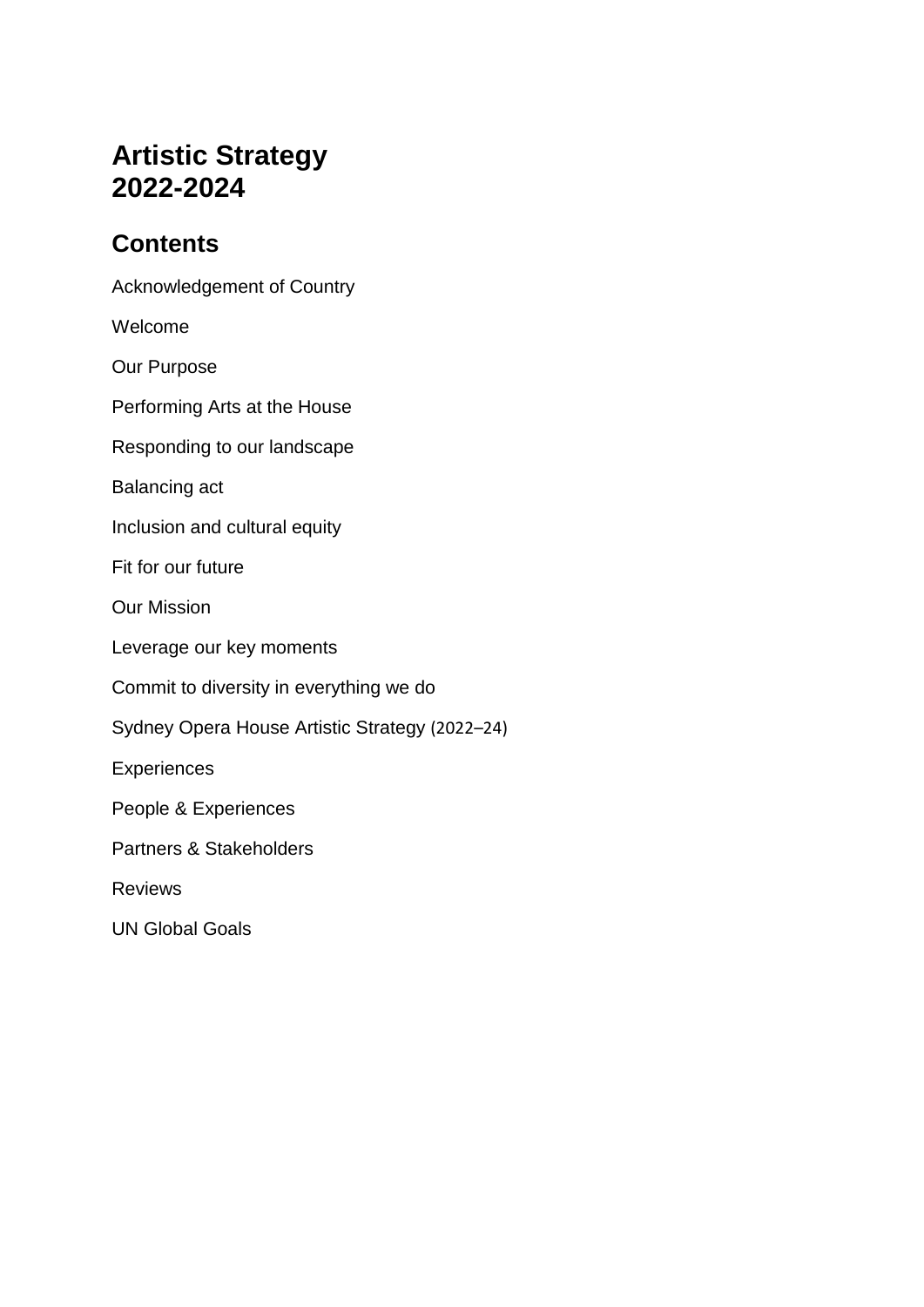### **Cover Image: Liz Martin Band, Liminal by Billy Zammit.**

Cover Page Description:

This image features a five person band on a small stage platform inside a dark enclosed room, which appears to have a dome shaped roof. The room is lit by dark blue lighting with a purple tinge, and there appears to be party smoke pumped into the room to create a hazy atmosphere. The stage, which is approximately 0.5-1m high, is lit by orange lighting, which turns progressively darker moving away from the centre of the stage and towards the edge of the image. On the roof there are 12 orange strobe lights which are responsible for lighting the stage and the musicians on it. There is tall stage scaffolding in the background. On the ground on the left of the stage is a long strip of lights responsible for the lighting in the room.

The five musicians, who are dressed in formal attire, are arranged in a circle on the stage. In the centre of the image, with her back to us, is a woman sitting on a stool, holding a guitar across her body (left to right), with her right hand in playing position. Moving in a clockwise direction there is a large amplifier on her left, then the seated drummer and his drum-set and in front of her, a man is standing and holding an electric guitar. Continuing clockwise, another man stands and holds what appears to be another type of guitar, and the final man sits on a stool (slightly side on to us) with a violin held in his left hand, tucked under his chin, and the bow clear and in playing position. There are also a couple of microphone stands.

End of Description.

#### $<$ pp>2-3

#### **Double page spread: Barkaa, Barrabuwari by Ken Leanfore.**

Image Description: This image is a photograph taken from a stage opposite the Sydney Opera House steps. From this position, the image features both the steps of the Sydney Opera house (right) and most of the Sydney Harbour Bridge (left; with double triangular flags flying) in the background. The image has been taken at sunset, with the horizon under The Harbour Bridge lit up by the yellow of the last rays of the setting Sun, and the remaining blue sky is littered with shaded clouds.

In the foreground, on the stage, is a young aboriginal woman walking from left to right across the stage, such that she is turned side on to the camera. She is dressed in black pants and a stomach-baring cream coloured hooded long sleeve top. Her curly hair is pulled back into a pony tail, and she has painted white stripes on her face, characteristic of aboriginal makeup. She holds a microphone in her right hand and appears to be singing. Between the stage and the Opera House steps are seats which are mostly occupied by people watching the performer. People are also sitting on the Opera House steps in the background.

End of Description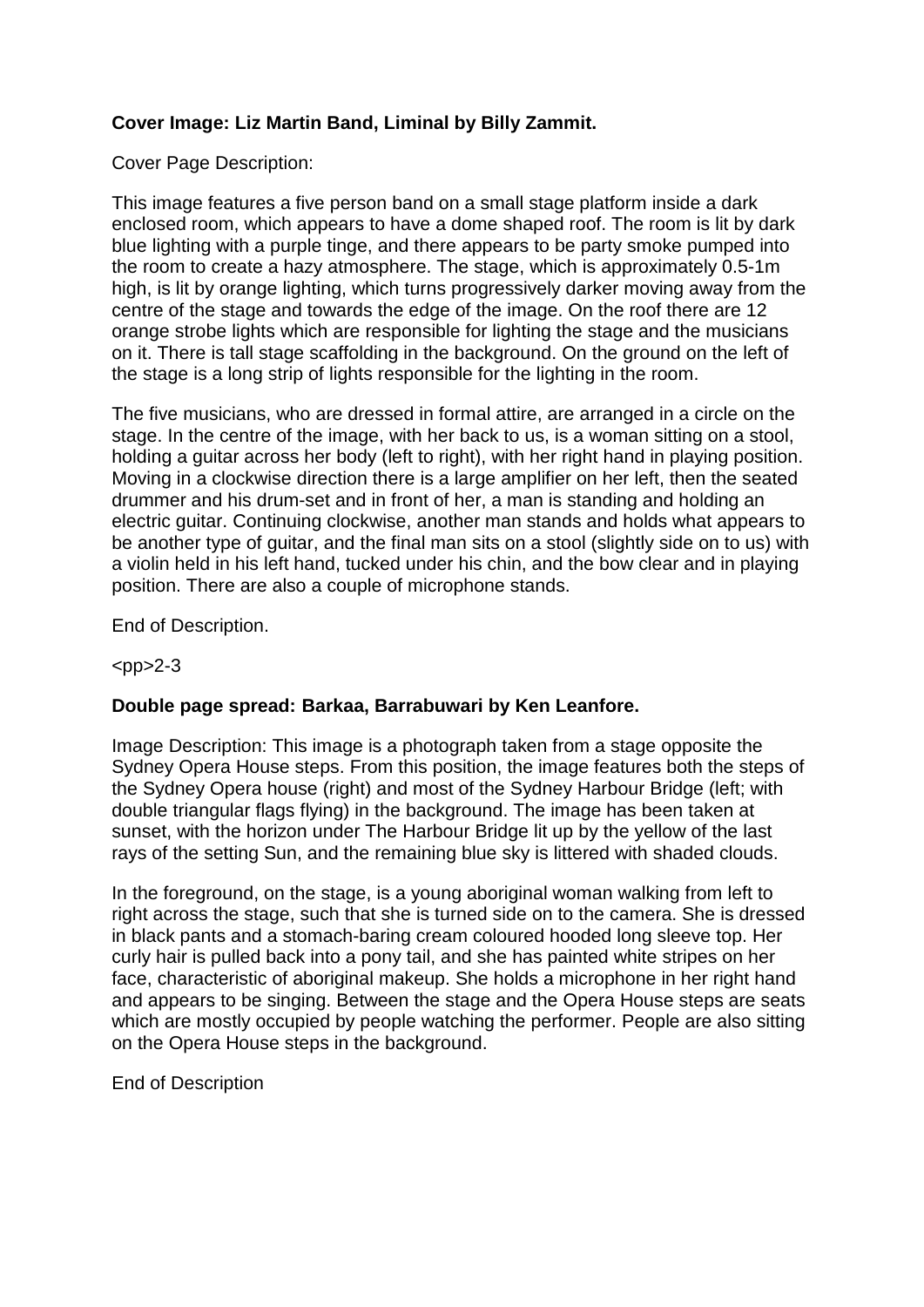# <span id="page-2-0"></span>**Acknowledgement of Country**

The Sydney Opera House acknowledges the Gadigal of the Eora Nation, traditional custodians of Tubowgule, the land on which Australia's most iconic building and premier performing arts centre stands.

We honour the long Gadigal history of gathering and storytelling, and acknowledge the strength and resilience of First Nations people and communities past and present.

The Opera House continues this legacy today by embracing and celebrating First Nations artistic expression and culture.

 $<$ pp $>4$ 

### **Background Image The Flaming Lips by Prudence Upton.**

Image Description: The inside of the Opera House as taken from the audience perspective, looking out (not down) towards the stage from tiered seating. Every seat in the image is occupied by people who are all looking in the direction of the stage. The centre of the image, at the approximate stage location, is overexposed in a mass of white light, similar to a flash being captured at the right moment. From the ceiling, different coloured strobe lighting (blue, red, yellow, orange) are shining down toward the stage. Eleven bright coloured balloons (yellow, purple, red, blue, pink) are floating away from the stage above the audience's heads and toward the camera.

End of Description.

# <span id="page-2-1"></span>**Welcome**

The Sydney Opera House is a globally recognised icon, one of the architectural wonders of the 20th century and among the world's busiest performing arts centres. This refreshed Artistic Strategy sets out the Opera House's ambitions up to the end of 2024, including our 50<sup>th</sup> fanniversary in 2023, to inspire artists and audiences, and to shape contemporary culture, locally, nationally and internationally.

The Opera House's Artistic Strategy 2018–21 addressed a range of emerging challenges and opportunities. This included preparing for the Concert Hall to be closed for major renewal works and planning for the Centre for Creativity, a purposebuilt venue for hands-on creative experiences. The strategy also responded to significant external shifts, such as changes in audience expectations and rising demand for digital experiences.

Three years on, at the outset of this Artistic Strategy 2022–24, our environment has evolved more dramatically than we had imagined, and not only because of the profound and on-going impacts of the COVID-19 pandemic.

 $<$ pp $>5$ 

As important social, cultural and ethical movements gathered momentum around the world, the Opera House renewed its focus on cultural equity among its staff,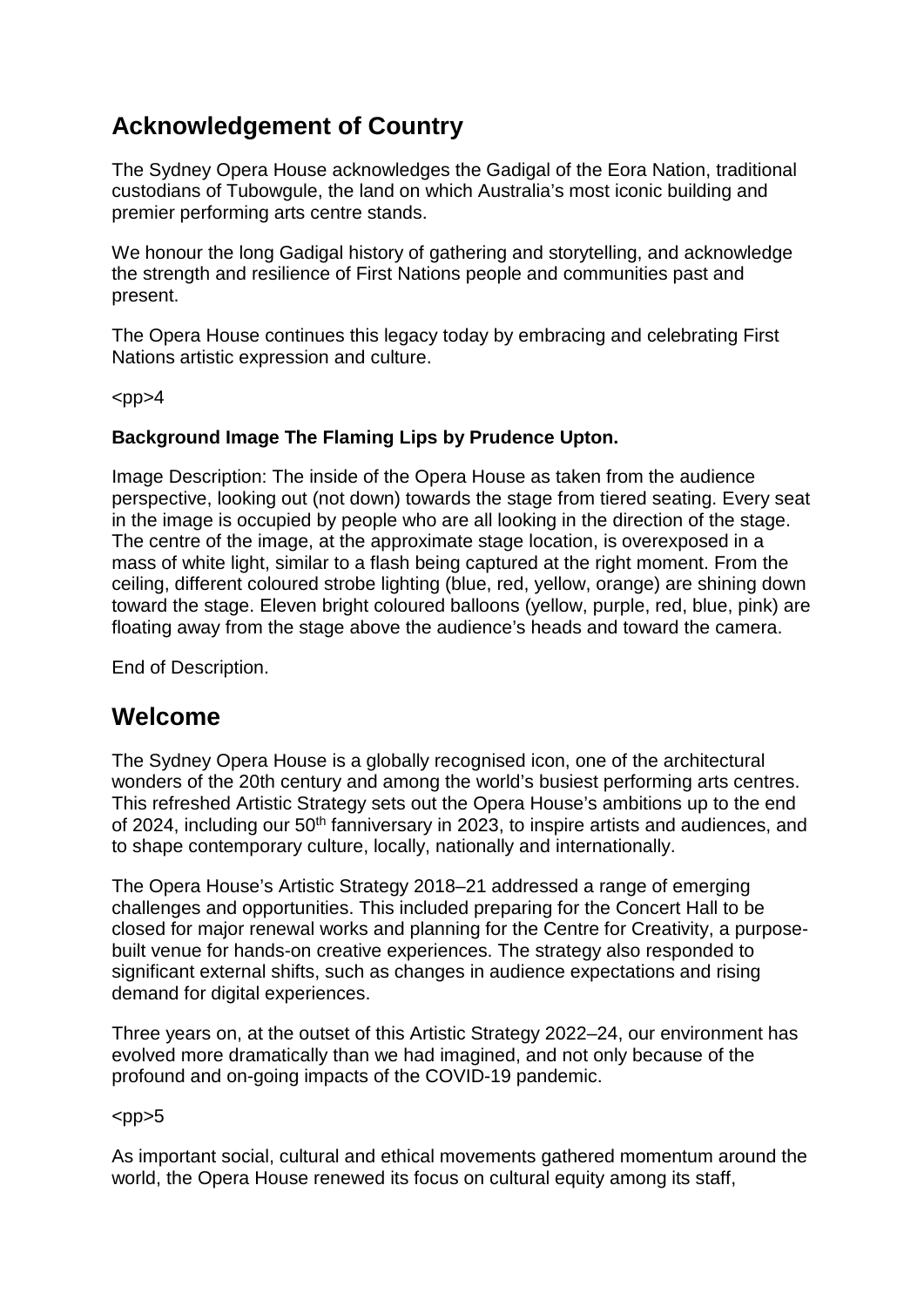programs and audience experiences with a new Diversity, Inclusion & Belonging Strategy.

Audience demand for new ways of participating in cultural activity has continued to grow rapidly. In response, we diversified our approach to programming to include interactive contemporary art and digital experiences. We also launched *Stream*, the Opera House's new online streaming service. Further boosting our digital capability and engagement will be a key focus in the next three years.

This is an exciting time for the Opera House in many ways. Starting with 2022, we will:

- Begin the year with the launch of the Centre for Creativity.
- Reopen the upgraded Concert Hall mid-year, the largest and final project in our Decade of Renewal.
- In October, kick off a 12-month program of performances and events to celebrate the Opera House's 50<sup>th</sup> anniversary year.

In this context, the Artistic Strategy 2022–24 sets out clear actions and measures for the performing arts across the Opera House – including our programming and production arms, Sydney Opera House Presents and Production & Events – and how we will complement the work of our eight resident companies and many community and commercial hirers.

These actions and measures are summarised on pages 19–23 and further detailed in a separate action plan that sets out delivery timelines and accountable staff.

Agility and innovation will be key to inspiring artists, audiences and visitors while keeping everyone safe in the new world of living with the virus. In doing so, we will be guided by our values of safety, creativity, excellence, collaboration and accountability as we present unmissable performing arts experiences onsite and online.

We recognise the contribution of our staff and stakeholders in developing this refreshed strategy and look forward to working together as we implement it.

Fiona Winning (Director, Programming)

Hannah Mason (Director, Production and Events)

 $<$ pp $>6-7$ 

<span id="page-3-0"></span>Transcriber Note: Double Page spread on an orange background with fading to darker, in a circular fashion in the top-right hand corner. The words "To be unmissable" in the next passage take up most of the double-page spread.

# **Our Purpose**

Consistent with its mandate for creativity, engagement and entertainment, the Opera House aims to offer artists and audiences experiences that fulfil our vision: to be as bold and inspiring as the Opera House itself. Our artistic purpose can be distilled into three words: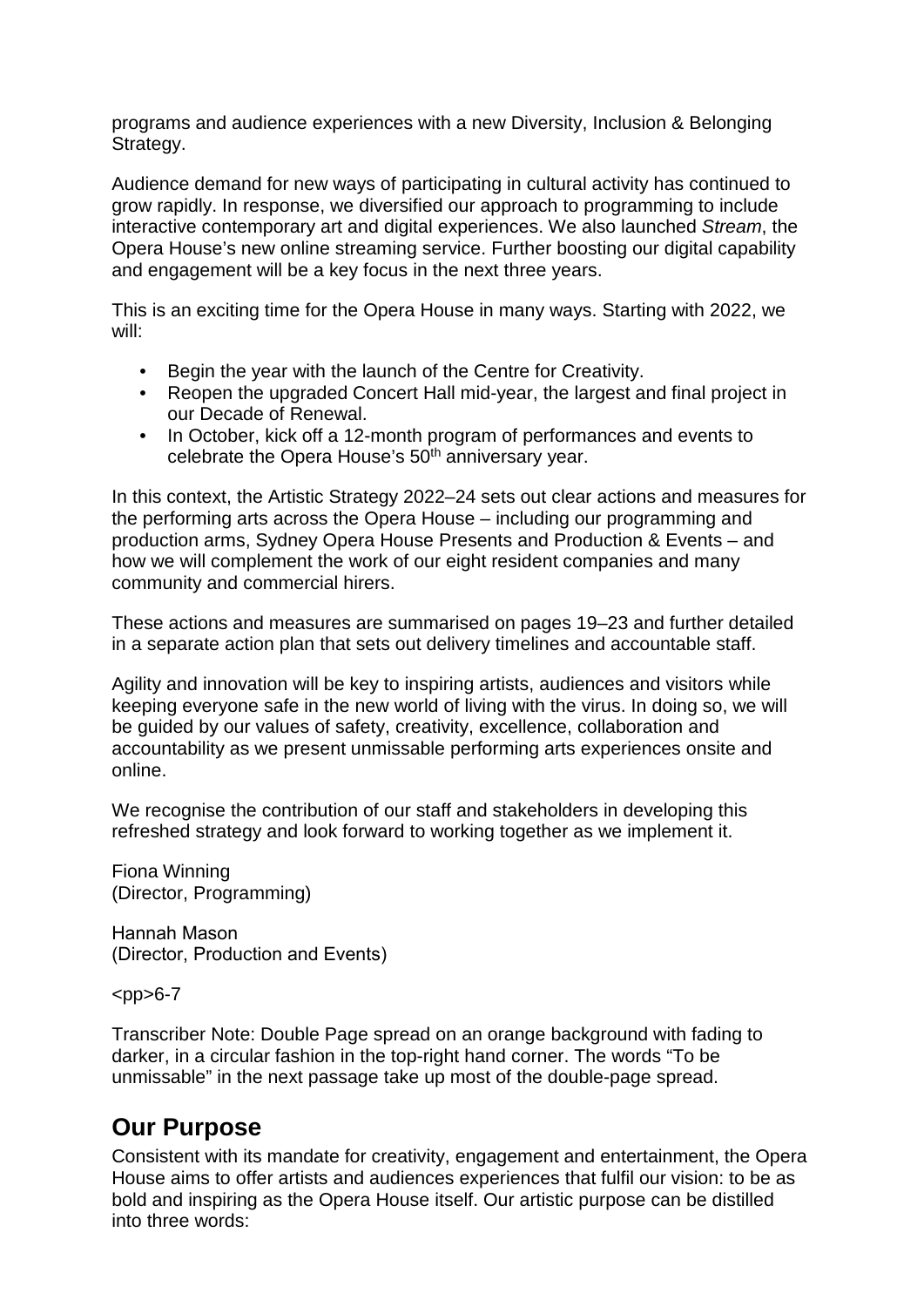## **To be unmissable**

 $<$ pp $> 8$ 

# <span id="page-4-0"></span>**Performing Arts at the House**

In a 'normal' (pre-COVID) year, the Opera House welcomes audiences of almost 1.5 million to 2,400 performances presented on site by our programming arm, Sydney Opera House Presents (SOHP), eight resident companies, and community and commercial hirers. We also reach far beyond the physical venues, with more than 1.7 million hours of Opera House video content consumed globally in 2019–20.

**SOHP** offers a diverse range of programming onsite and online including:

- First Nations programming, from community events such as Dancerites to the presentation of leading artists and new commissions.
- Contemporary Music & Performance, including the Vivid LIVE festival, bringing some of the most ambitious and innovative musicians to our stages, as well as musicals, cabaret, comedy and circus shows.
- Digital Programming through *Stream*, the Opera House's online streaming service launched in 2021.
- Children, Families & Creative Learning, including children's and family shows and content streamed to homes and schools throughout the country, with a new base in the Centre for Creativity from 2022.
- Contemporary Art, including the lighting of the Bennelong sails with works by First Nations artists, curated in collaboration with the Art Gallery of NSW.
- Talks & Ideas, including the *All About Women* and *Antidote* festivals.
- *UnWrapped*, a curated program of innovative and diverse local works.
- Classical Music, including international orchestras and chamber music groups.

**Resident companies:** The Opera House is proud to partner with the Australian Chamber Orchestra, Bangarra Dance Theatre, Bell Shakespeare, Opera Australia, Sydney Theatre Company, The Australian Ballet, Sydney Symphony Orchestra and Sydney Philharmonia Choirs.

**Community and commercial hirers:** Opera House hirers include high-profile local and international acts, government partners including Destination New South Wales, Department of Premier and Cabinet and City of Sydney, audiences from diverse communities, and the education sector, with thousands of NSW school students performing for families and friends.

**Event delivery:** All Opera House performing arts events, on our stages and online, are delivered by the Production & Events portfolio, including Venue & Event Sales, Event Operations & Planning, Production Services and Recording & Broadcast teams.

 $<$ pp $>9$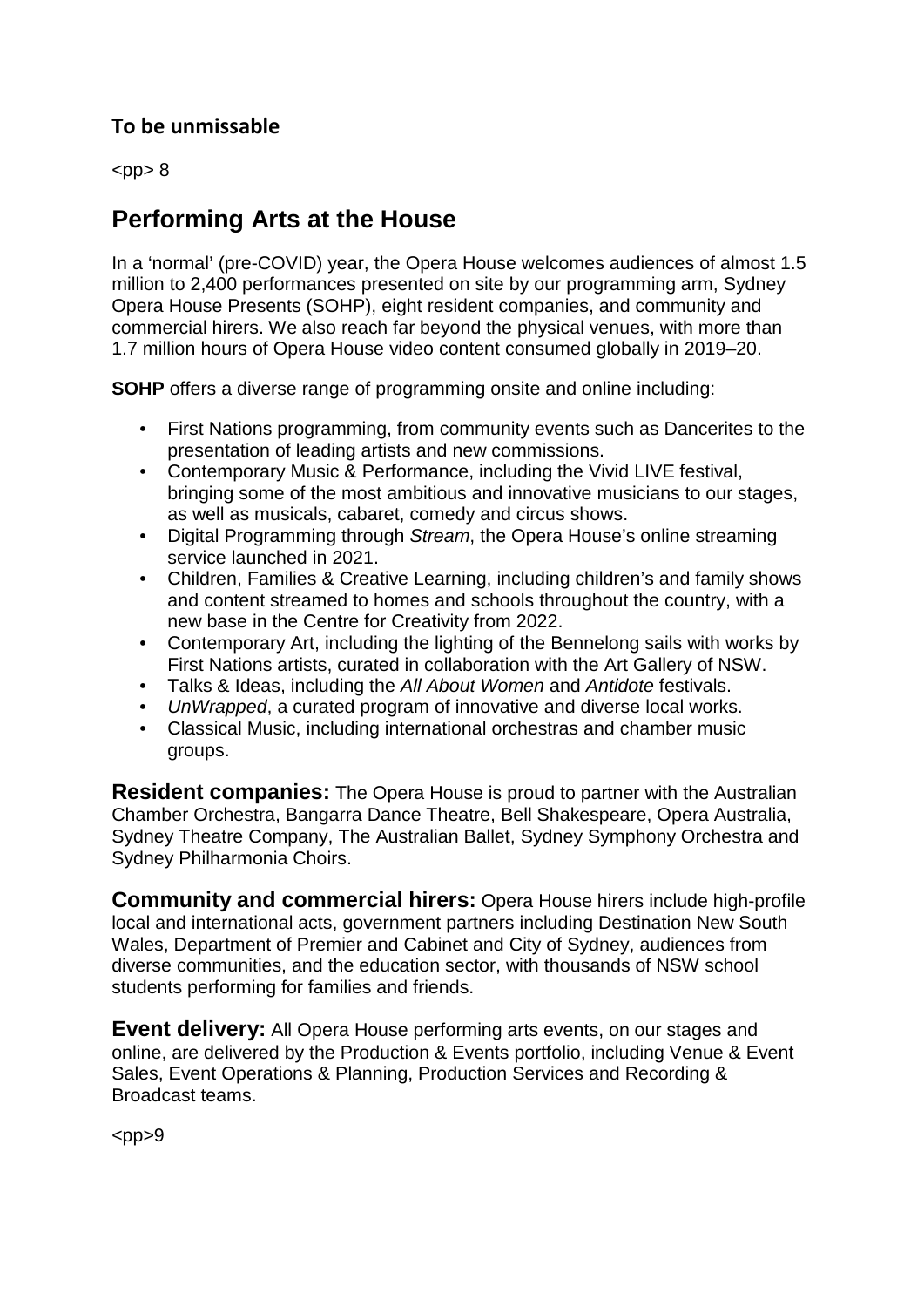Transcriber Note: This page is a composite of six full-colour images. Two images per row across three rows.

### **Top Left: The Australian Ballet, New York Dialects by NYP Production**

Image Description: This image depicts eight ballerinas (in two rows) on stage in the middle of a performance. The lighting is low, and the floor of the stage appears pale blue. The image has been taken from the right of the stage (audience perspective) from behind the performers, such that we see the back of the performers. The five females are dressed in white dresses with chiffon skirts, while the three male performers are dressed in darker colours, as they elevate one performer (front centre) high into the air with her back arched and her hands in the air. Next to them, closest to us, is a single dancer standing still flat-footed. In the back row there are three ballerinas: The central one mimics the elevated performer in front of her, with her own hands high in the air, on raised toes. She is flanked by two dancers who are standing still with flat feet on the ground.

#### **Top Right: Harriet Gordon-Anderson in Bell Shakespeare's Hamlet by Brett Boardman**

Image Description: The image shows the left profile of the upper half of a woman who has short-cropped red hair. She is dressed completely in black. She is gazing at a skull she holds in her right hand.

### **Middle Left: Sydney Symphony Orchestra by Julian Kingma**

Image Description: The image shows a small portion of the Sydney Symphony Orchestra mid-performance (or rehearsal). They are all dressed in black. The conductor, who appears to be standing in the middle of the group, stands on the left of the image, holding his baton high. The group is mostly comprised of violinists, who are also standing and appear to be in the middle of playing. In the bottom right of the image, a couple of seated celloists are looking at their scores with their bows in playing position.

#### **Middle Right: James Brown's What the Ocean Said by Prudence Upton**

Image Description: An image taken from "What the Ocean Said", but Prudence Upton. On the left of the image are floor to ceiling screens which are lit up by an image depicting underwater, with purple coral on the left and right of the screens, and clear blue water in the centre. The lighting is quite low. A single woman sits on a chair in the middle of these screens. She appears to be holding a book in her hands. She is facing the audience, whose feet we see, implying they are sitting on the ground in front of her.

#### **Bottom Left: Isabel Allende at All About Women by Daniel Boud**

Image Description: A woman sits cross-legged on a chair, on a mat, on a stage in a darkened room. Next to her is a small table with what appears to be a bottle of water. Behind her, on a very large screen which easily dwarfs her, is an image of an older women, with short white hair. This woman is smiling openly from what appears to be her home or office, with a desk, bookshelves, an award and a plant. On the right of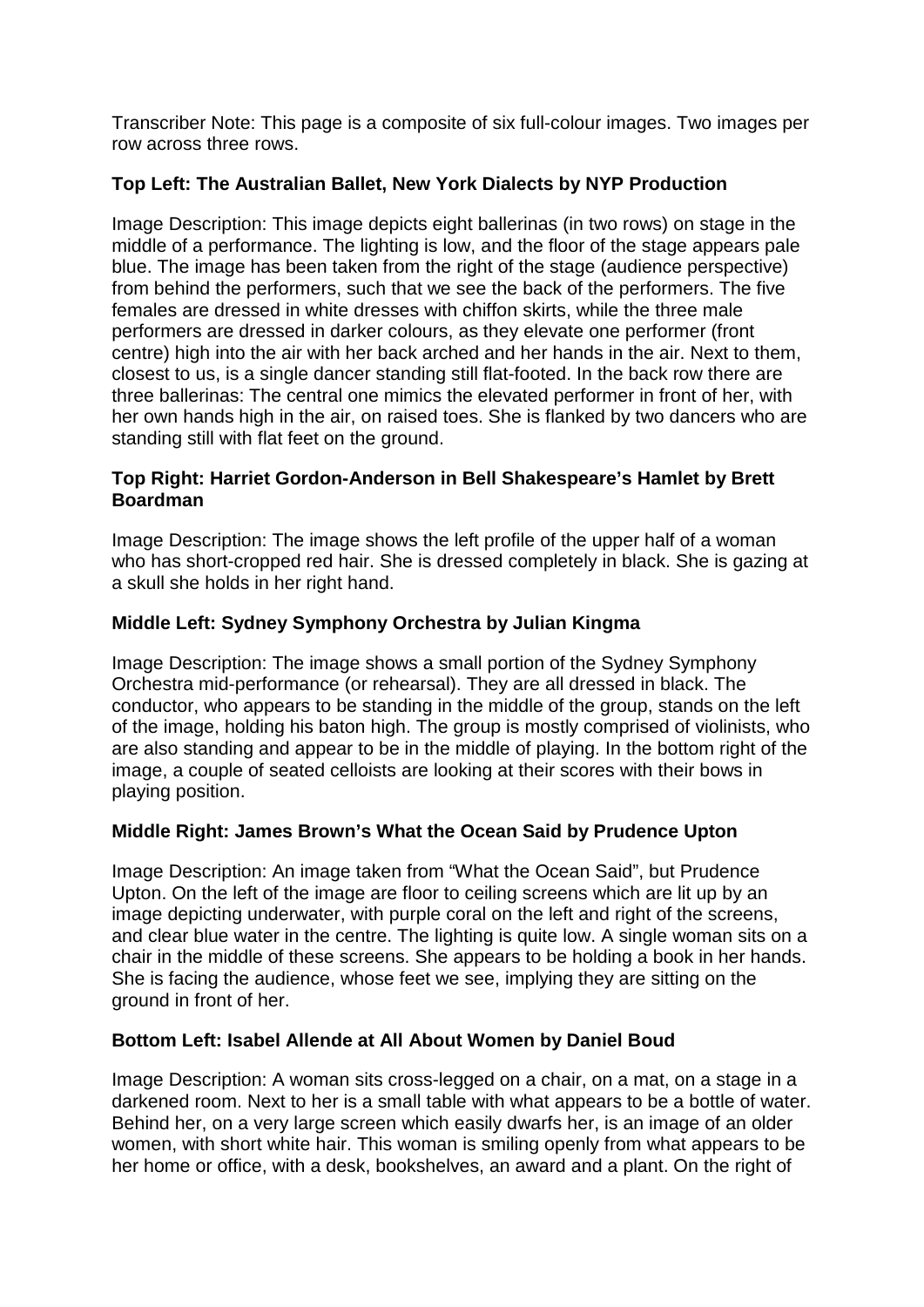this image is a floor to ceiling banner with a white background. The image shows a woman on her hands and knees with a woman standing on her back. This standing woman is holding another woman in her hands, who in turn is holding a fourth woman in her hands. The fourth woman is doing a one-handed hand-stand on the palm of former woman holding her up. At the bottom of the banner are the words "all about women".

### **Bottom Right: Steven Oliver's Bigger & Blacker by Daniel Boud**

Image Description: This image shows a stage with a large piano in low purple and orange lighting. One man, in formal attire, sits playing the piano (on the left of the image), with a microphone at his mouth. He is looking at the other man, who is also in formal attire, as he lays propped on his right elbow across the piano. The lounging man's suit jacket is opened and he appears to be singing/talking into the microphone in his left hand. Behind them, one set of red curtains are drawn shut, while the other set (which are lit so they are orange) are pinned to the side.

End of Description.

 $<$ pp>10-11

Transcriber Note: Double page spread, featuring an image, described below, and a heading:

# <span id="page-6-0"></span>**Responding to our landscape**

### **Image: Cherine Fahd's A Proxy for a Thousand Eyes by Daniel Boud.**

Image Description: Two women are standing opposite each other (edge on to us) with their arms bent in front of them, their palms in front of their face, touching in what appears to be a double high-five. There is a wooden partition, edge on to us, which they appear to be reaching through. The young women on the left is dressed in a white singlet and denim overalls. She has her hair pulled back into a messy bun displaying large hoop earrings. She is openly grinning at the other woman The woman on the right, who is older, is more conservative in her dress and demeanour. She wears an oversize black sleeveless shirt, and has short cropped black hair, with multiple small earrings in her ear. She is smiling back at her partner, with a conservative smile. She also has writing on her left arm which is not legible. A seated woman with a face mask is blurred in the background.

End of Description.

 $<$ pp $>12$ 

# <span id="page-6-1"></span>**Balancing act**

#### **Image: Lionel Zalachas, The** *Little Prince* **by Prudence Upton;**

Image Description: A young man sits barefoot high up on a trapeze. He is dressed in a yellow open vest revealing his toned chest, which is illuminated by yellow light. He wears puffy yellow knickerbockers that finish at his knees. The room is dark and he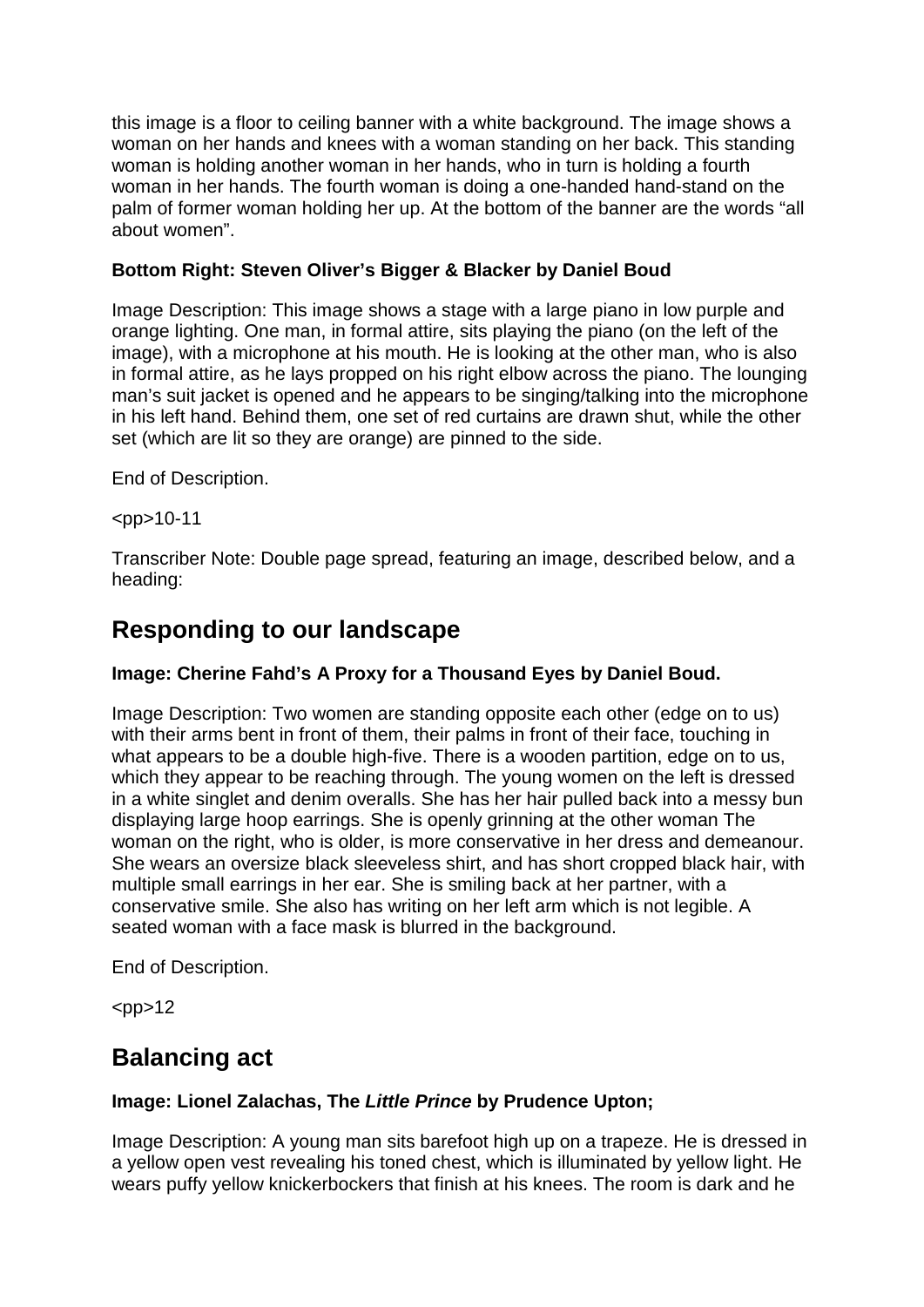is lit by yellow lighting making his clothes appear even more yellow, and his skin golden. His hair, which also appears yellow in the lighting, is blow-dried out. He is looking off to his right.

End of Description.

Balancing traditional and popular performances with new and participatory experiences is paramount.

We will inspire audiences with extraordinary experiences from Storytime Ballet to The Cure. Our annual festival *Vivid LIVE*, our popular summer season of contemporary performances and our 50th anniversary will engage Australians and tourists in large-scale, shared cultural experiences onsite and online.

New ideas and audiences require long-term commitment and a deep understanding of the needs of artists and audiences. By way of example, our new Centre for Creativity will deepen and diversify opportunities offered to artists and producers, building on our commissioned works, digital programming and *UnWrapped* series.

Essential to this balancing act is continuing to acknowledge the precarious situation facing the arts/entertainment industry and the increasing need for private funding and meaningful long-term partnerships.

<span id="page-7-0"></span> $<$ pp $>13$ 

## **Inclusion and cultural equity**

### **Image: Lucky Lartey in INFUSION, No Movement, No Sound by Shane Rozario**

Image Description: A man stands on top of a box on a stage. He is dressed in overalls and gumboots, and is leaning forward with his arms extended. He is looking down. He looks like he is about to fall, or take flight. In the background there are stage props and another man watching the performer.

End of Description

As we inspire artists and audiences, our programs and ways of working must reflect and respect the diversity of our communities.

Artists with different lived experiences can challenge and redefine aesthetics. Developing long-term partnerships, we will invest in a culturally safe environment for all, including First Nations artists, culturally and linguistically diverse artists and artists with disability.

Throughout the lifecycle of this strategy, we will work to better understand our audiences and the impact of our evolving programs.

# <span id="page-7-1"></span>**Fit for our future**

**Image: Utzon's Universe Workshop by Daniel Boud.**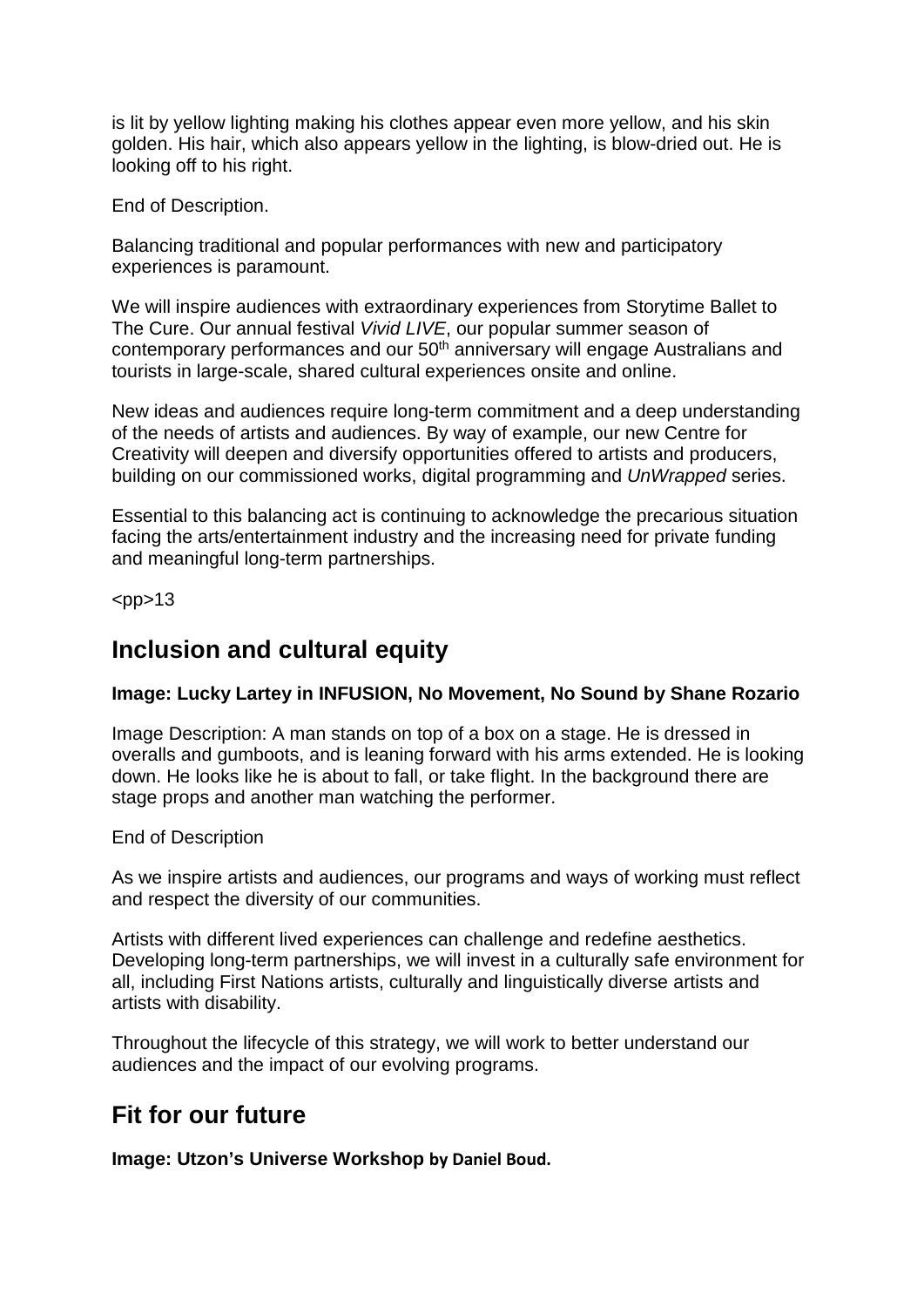Image Description: A young boy sits at a table facing us and holding up a magnifying glass to his face. On the table in front of him is a chalkboard, with childish chalk drawings on it. In the background is a large mural artwork on the wall, and other chairs facing toward the right of the image.

End of Description

As the Decade of Renewal draws to a close, the Opera House and its transformed venues will be ready for 21st-century arts, artists, and audiences.

We will continue to invest in our people and technology, working safely with agility and innovation.

The Centre for Creativity will open its doors in January 2022 to artists, educators and audiences. For the first time, we will have a purpose-built venue dedicated to creativity and interactivity.

The Concert Hall will reopen in mid-2022 with improved acoustics, upgraded access for people with mobility needs and new theatre machinery and staging systems. The \$5.2 million NSW Government investment in the Recording and Broadcast studio will enable national and international audience growth for our digital program.

 $<$ pp $>14$ 

## <span id="page-8-0"></span>**Our Mission**

To treasure and renew the Opera House for future generations of artists, audiences and visitors; and

To inspire, and strengthen the community, in everything we do.

### **Our Values**

#### **Safety Our greatest responsibility**

Ensure the health, safety and wellbeing of ourselves and others at all times

#### **Creativity Be bold and innovative**

Pursue creativity, and innovation both in the art we present and in our working practices

#### **Excellence Strive for the best**

Challenge ourselves to be the best we can, valuing and embracing excellence

**Collaboration One team**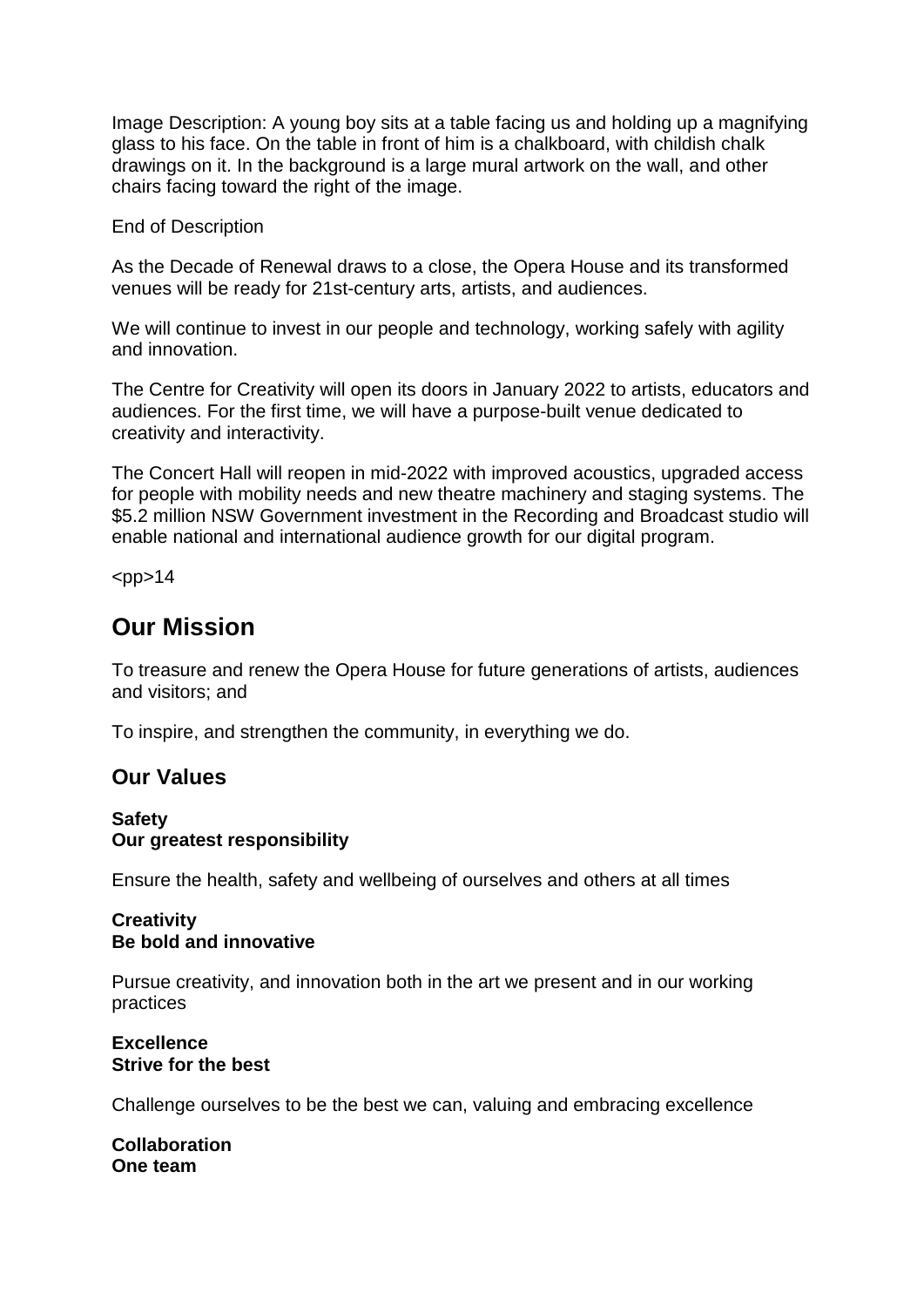Work with genuine engagement and be authentic in our approach, developing a sense of belonging and inclusion for all

#### **Accountability Focus and own it**

Be honest with ourselves and play fairly at all times

 $<$ pp $>15$ 

We will be guided by two key drivers:

# <span id="page-9-0"></span>**Leverage our key moments**

As the Opera House approaches several key moments in its history, in particular in 2022 the Concert Hall re-opening and the commencement of the 50<sup>th</sup> anniversary year, we will:

- Invite everyone to be part of celebrations that reflect on the past, present and future of the Sydney Opera House, on site, off site and online.
- Use the celebrations to invest in the Opera House staff and physical infrastructure for future generations.
- Collaborate with all our partners and stakeholders and share our success through landmark occasions.

# <span id="page-9-1"></span>**Commit to diversity in everything we do**

Aligned with the organisational Diversity, Inclusion & Belonging Strategy, we will:

- Make a commitment to increase the diversity of programming and audiences.
- Develop ways to measure and report our impacts.
- Foster a safe and inclusive workplace that reflects the diversity of the community.
- Support a cohesive and coordinated response to positive change, alongside our Reconciliation, Accessibility and Environmental plans and the UN Global Goals.

 $<$ pp>16-17

# <span id="page-9-2"></span>**Sydney Opera House Artistic Strategy (2022–24)**

### **Vision**

To be as bold and inspiring as the Opera House itself

### **Mission**

 To treasure and renew the Opera House for future generations of artists, audiences and visitors; and To inspire, and strengthen the community, in everything we do.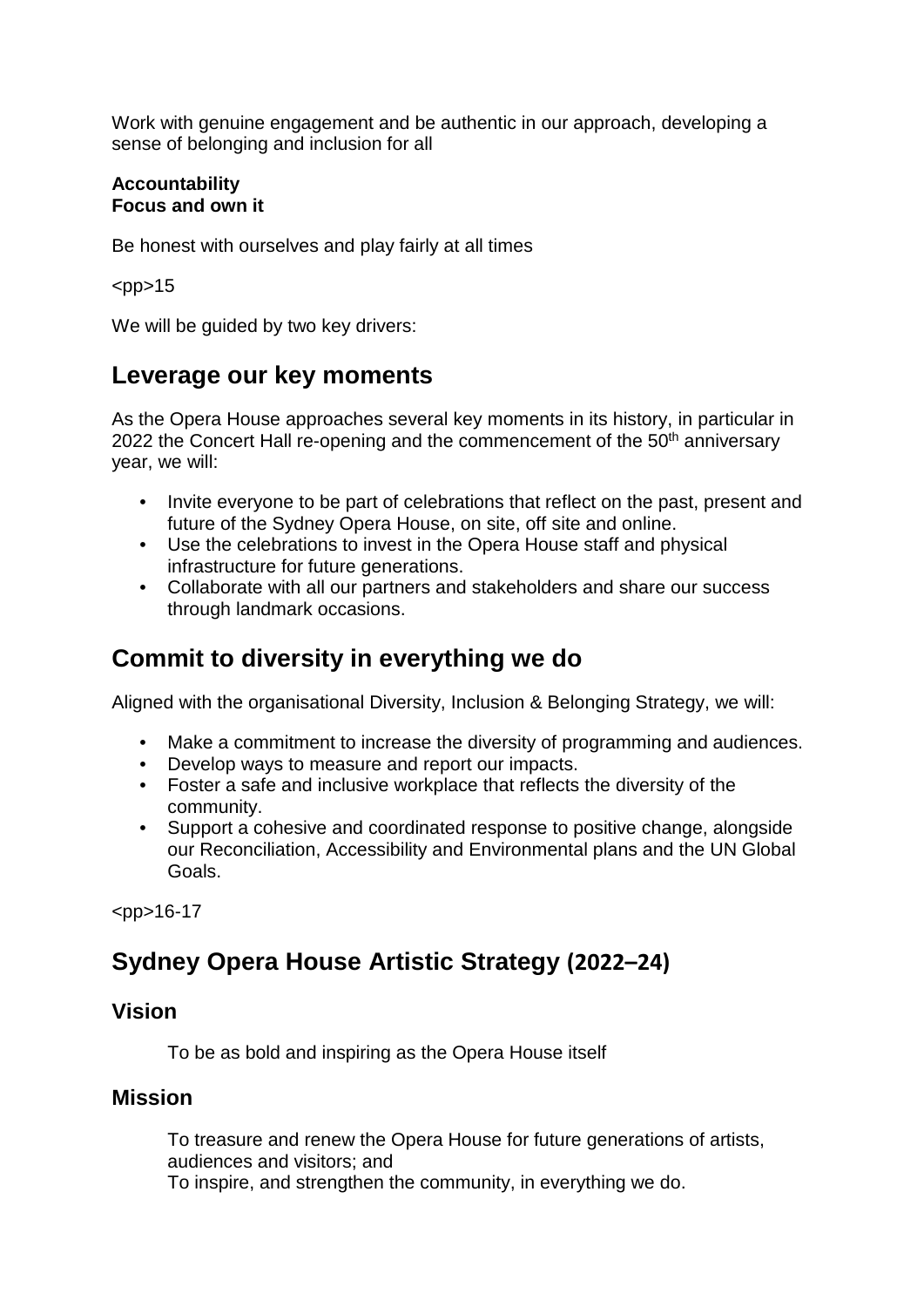# **Purpose**

To be unmissable

# **Our values**

 Safety Creativity **Excellence Collaboration** Accountability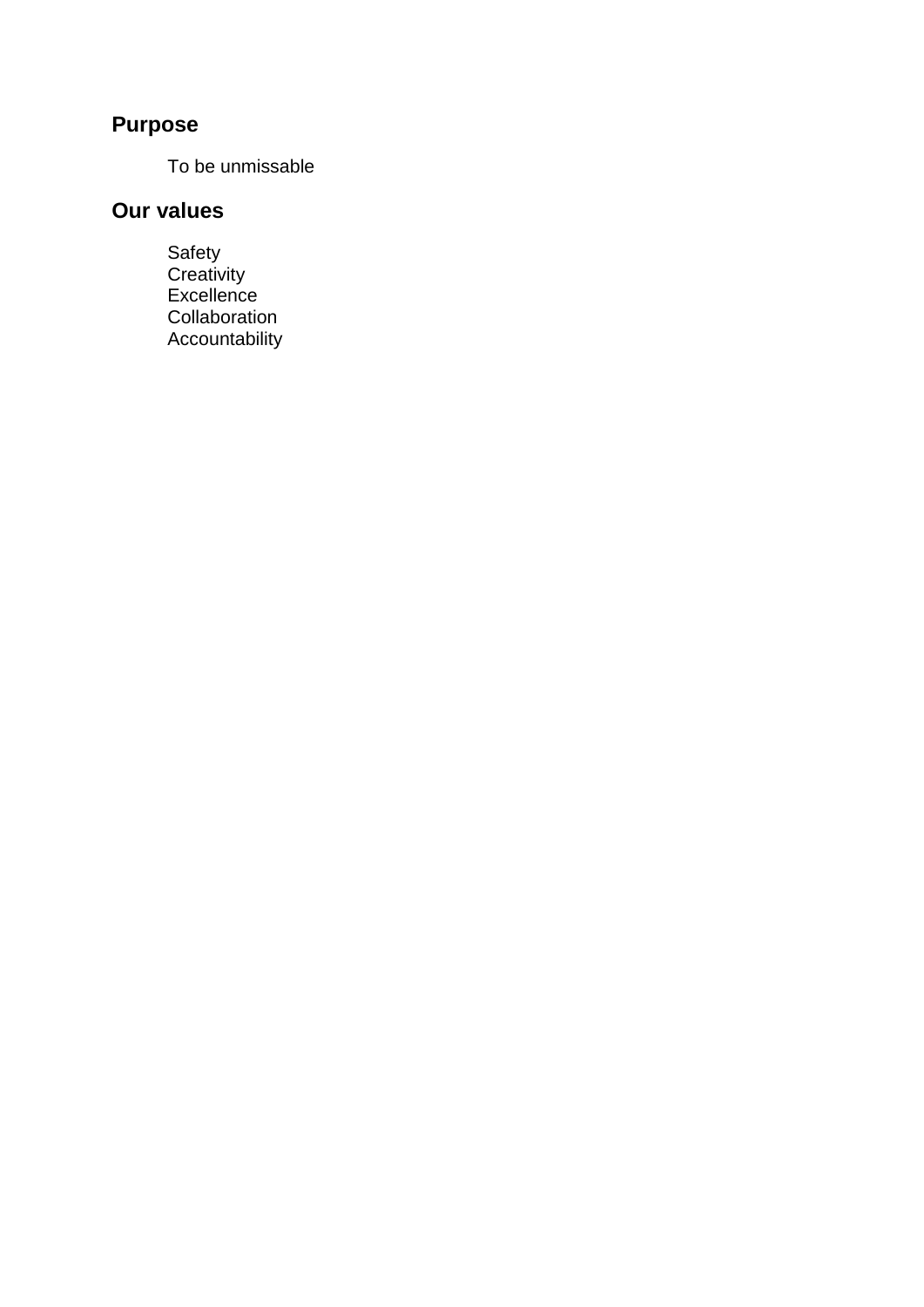| Our<br>Strategic<br>Drivers:                                | <b>Experiences</b><br>Balance artistic, community<br>engagement and commercial<br><b>success</b>                                                                                                                                                                                                                                                                                                                                                 | <b>People &amp; Processes</b><br>Support the development of our<br>people, practices and physical<br>infrastructure                                                                                                                                                                                                                                                                                                              | <b>Partners &amp; Stakeholders</b><br>Work with our partners and<br>stakeholders in a responsive and<br>collaborative way                                                                                                                                                                                                                                                     |
|-------------------------------------------------------------|--------------------------------------------------------------------------------------------------------------------------------------------------------------------------------------------------------------------------------------------------------------------------------------------------------------------------------------------------------------------------------------------------------------------------------------------------|----------------------------------------------------------------------------------------------------------------------------------------------------------------------------------------------------------------------------------------------------------------------------------------------------------------------------------------------------------------------------------------------------------------------------------|-------------------------------------------------------------------------------------------------------------------------------------------------------------------------------------------------------------------------------------------------------------------------------------------------------------------------------------------------------------------------------|
| Leverage<br>our key<br>moments                              | 1.1 Program contemporary and<br>traditional art forms to engage<br>on site and online audiences<br>1.2 Present programs that celebrate<br>SOH key moments to inspire<br>both new and existing<br>audiences, including the Concert<br>Hall reopening and the 50 <sup>th</sup><br>anniversary                                                                                                                                                      | 2.1 Develop and expand the capacity<br>of our people to enhance the safe<br>and effective delivery of our<br>experiences.<br>2.2 Continue to develop and enhance<br>our operations to deliver world-<br>class experiences<br>2.3 Work at the intersection of art,<br>production and technology to<br>ensure best use of our physical and<br>digital infrastructure                                                               | 3.1 Provide all our hirers with the<br>highest quality service<br>3.2 Collaborate with resident<br>companies, cultural institutions<br>and other cultural partners on<br>COVID-19 recovery and key<br>local and global events                                                                                                                                                 |
| <b>Commit to</b><br>diversity<br>in.<br>everything<br>we do | 1.3 Support the development and<br>presentation of work by artists<br>from diverse backgrounds and<br>different lived experiences,<br>prioritising First Nations artists<br>1.4 Evolve the allocation of our<br>venues to enable the<br>programming of diverse work<br>that reflects and respects our<br>current and future communities<br>1.5 Develop mechanisms to<br>measure the impacts of broad<br>and diverse programming and<br>audiences | 2.4 Continue to build a strong culture of<br>diversity among our people and the<br>broader community of arts workers<br>2.5 Develop and expect high-quality<br>professional practice by embedding<br>and role modelling the Opera<br>House's values<br>2.6 Find new ways to work<br>innovatively and effectively in a<br>World Heritage building honouring<br>its past while securing its future as<br>a vibrant cultural centre | 3.3 Establish and maintain strong<br>relationships with our donors<br>and corporate partners (private<br>and public) to expand and<br>sustain support<br>3.4 Broker and maintain strong<br>external industry relationships in<br>peer and leadership roles<br>3.5 Collaborate with our colleagues<br>on all broader Opera House<br>strategic and social impact<br>initiatives |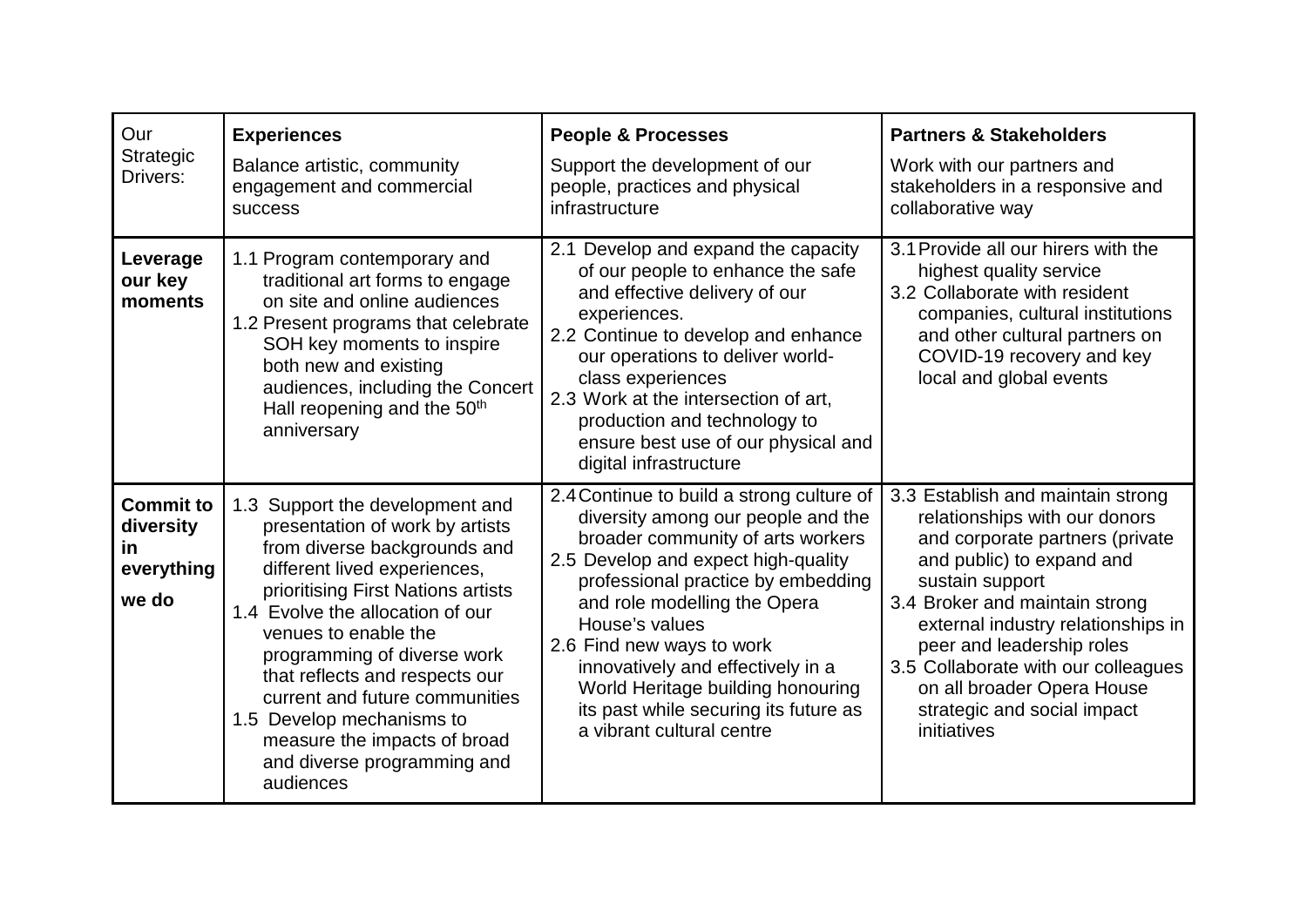| Our<br>Strategic<br>Drivers: | <b>Experiences</b><br>Balance artistic, community<br>engagement and commercial<br><b>SUCCESS</b> | <b>People &amp; Processes</b><br>Support the development of our<br>people, practices and physical<br>infrastructure | <b>Partners &amp; Stakeholders</b><br>Work with our partners and<br>stakeholders in a responsive and<br>collaborative way |
|------------------------------|--------------------------------------------------------------------------------------------------|---------------------------------------------------------------------------------------------------------------------|---------------------------------------------------------------------------------------------------------------------------|
| <b>Outcomes</b>              | Broad and diverse programming                                                                    | Extraordinary experiences delivered in                                                                              | Leading, connected and industry                                                                                           |
|                              | and audiences                                                                                    | world-class venues                                                                                                  | renowned                                                                                                                  |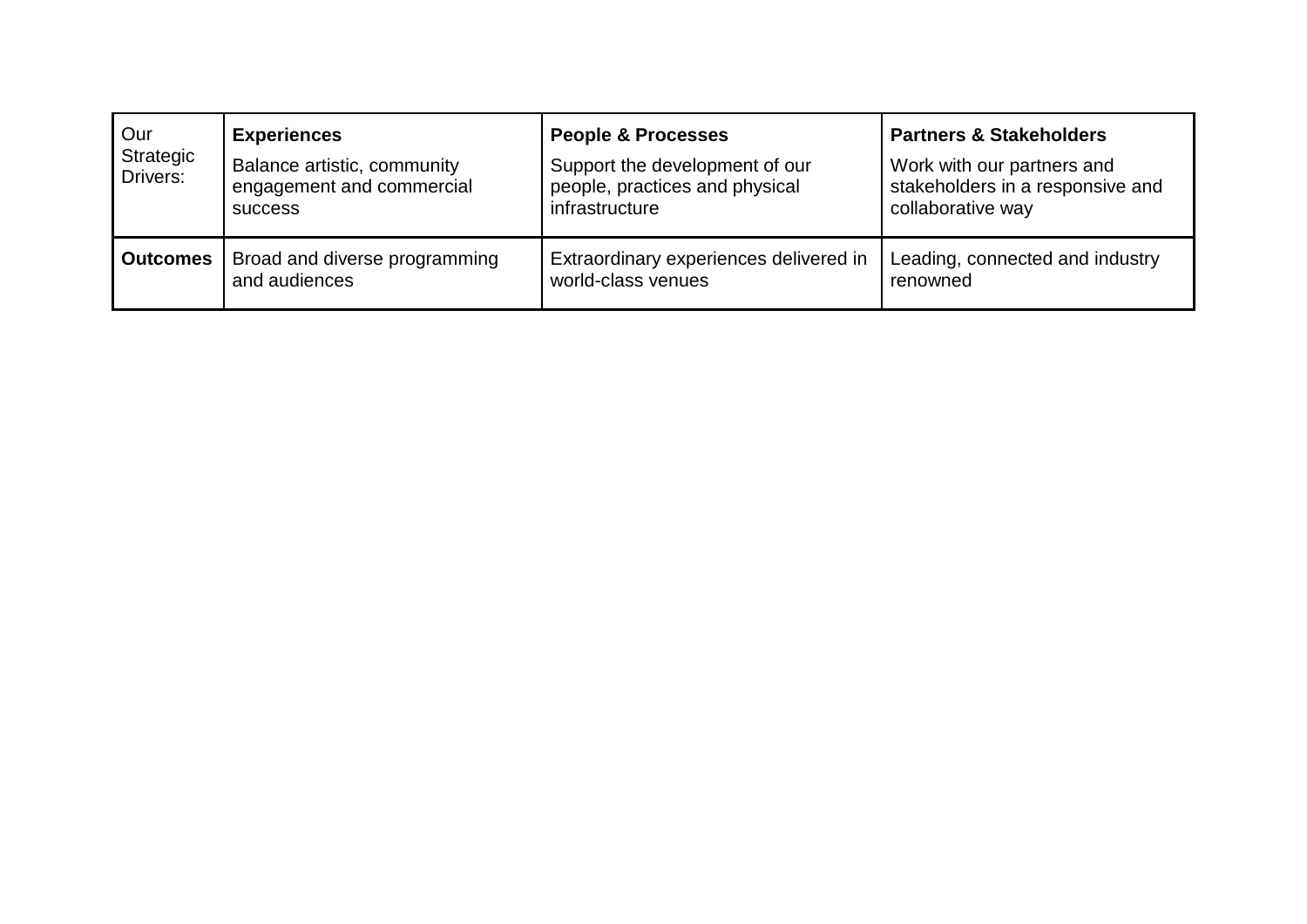$<$ pp>18

# <span id="page-13-0"></span>**Experiences**

## **Goal**

Balance artistic, community engagement and commercial success

## **Outcome**

Broad and diverse programming and audiences

## **Objectives**

- 1.1 Program contemporary and traditional art forms to engage onsite and online audiences
- 1.2 Present programs that celebrate SOH key moments to inspire both new and existing audiences, including the Concert Hall reopening and the 50<sup>th</sup> anniversary
- 1.3 Support the development and presentation of work by artists from diverse backgrounds and different lived experiences, prioritising First Nations artists
- 1.4 Evolve the allocation of our venues to enable the programming of diverse work that reflects and respects our current and future communities
- 1.5 Develop mechanisms to measure the impacts of broad and diverse programming and audiences

 $<$ pp $>19$ 

## **Key Actions Key Measures**

- Launch and implement a dynamic program of intimate interactive experiences in the Centre for Creativity (CFC)
- $\bullet$  Develop and implement a 50<sup>th</sup> anniversary artistic program with increased focus on engaging local artists and audiences on site and online
- Continue to embed presentations of First Nations work across all SOHP programming areas
- Commission artists from diverse backgrounds and different lived experiences to develop work on site and online
- Invest in future-focused digital programming that extends the reach of live work onsite and presents 'digital-first' programs to broad and diverse audiences

## **Key Measures**

- CFC activity attracts strong audiences and critical acclaim. Audience engagement evaluation framework also developed and insights reported
- Ambitious and diverse 50<sup>th</sup> anniversary program developed and delivered, with all engagement (on site, off site and online) measured and reported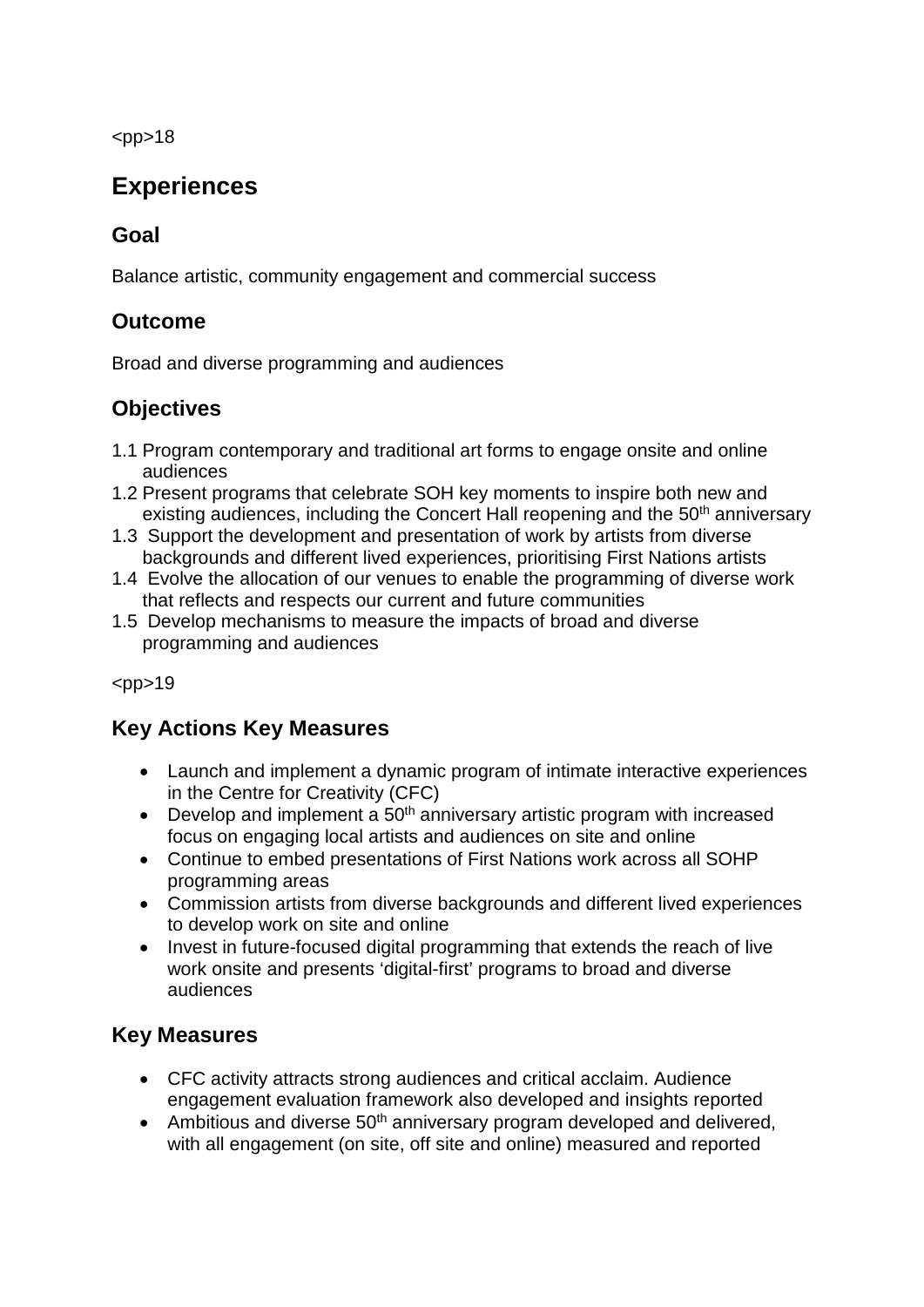- First Nations-led production/events presented in each programming area and *New Work Now* commission of First Nations-led work annually
- Support artists with disability and disability-led producing organisations annually
- One million substantive online audience engagements with the program annually
- Increased Concert Hall or Joan Sutherland Theatre access utilised by SOHP and community and commercial hirers for diverse programming

 $<$ pp $>$ 20

# <span id="page-14-0"></span>**People & Experiences**

## **Goal**

Support the development of our people, practices and physical infrastructure

## **Outcome**

Extraordinary experiences delivered in world-class venues

## **Objectives**

 2.1 Develop and expand the capacity of our people to enhance the safe and effective delivery of our experiences

 2.2 Continue to develop and enhance our operations to deliver world-class experiences

 2.3 Work at the intersection of art, production and technology to ensure best use of our physical and digital infrastructure

 2.4 Continue to build a strong culture of diversity among our people and the broader community of arts workers

 2.5 Develop and expect high-quality professional practice by embedding and role modelling the Opera House's values

 2.6 Find new ways to work innovatively and effectively in a World Heritage building honouring its past while securing its future as a vibrant cultural centre

 $<$ pp $>$ 21

## **Key Actions**

- Develop training modules to support all Production & Events staff to deliver safe, effective, world-class events in the renewed Concert Hall and all venues on site and online
- Execute our organisational commitments to support the continued growth of a more diverse workforce
- Build internal capacity to support small to medium and independent artists alongside the larger companies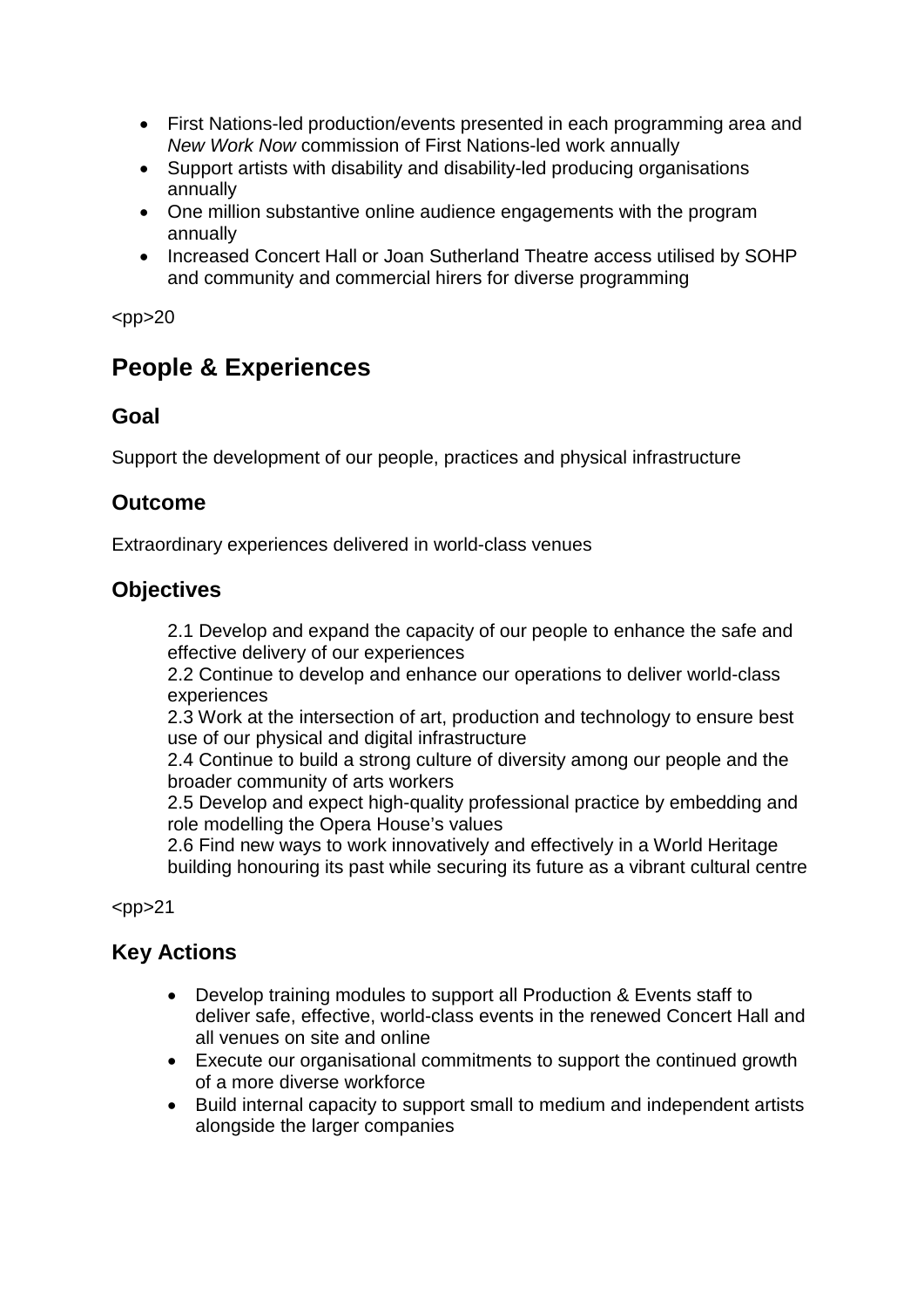- Identify infrastructure investment priorities for the Opera House's western theatres to meet the future needs of all hirers, including resident companies and SOHP
- Embed sustainability into our operations and support resident companies, hirers and partners to adopt a framework of best practice for their events

### **Key Measures**

- Concert Hall ramp-up training program developed and delivered
- Develop and deliver a suite of professional arts worker pathways: traineeships, secondments, work experience and mentorships
- Develop a system to identify needs and allocate additional resources to support independent artists/small companies
- Comprehensive review of infrastructure and equipment undertaken across the western theatres
- ISO 20121 Sustainable Event Management certification achieved

 $<$ pp>22

# <span id="page-15-0"></span>**Partners & Stakeholders**

### **Goal**

Work with our partners and stakeholders in a responsive and collaborative way

### **Outcome**

Leading, connected and industry renowned

### **Objectives**

3.1 Provide all our hirers with the highest quality service

3.2 Collaborate with resident companies, cultural institutions and other cultural partners on COVID-19 recovery and key local and global events

3.3 Establish and maintain strong relationships with our donors and corporate partners (private and public) to expand and sustain support

3.4 Broker and maintain strong external industry relationships in peer and leadership roles

3.5 Collaborate with our colleagues on all broader Opera House strategic and social impact initiatives

 $<$ pp>23

**Key Actions**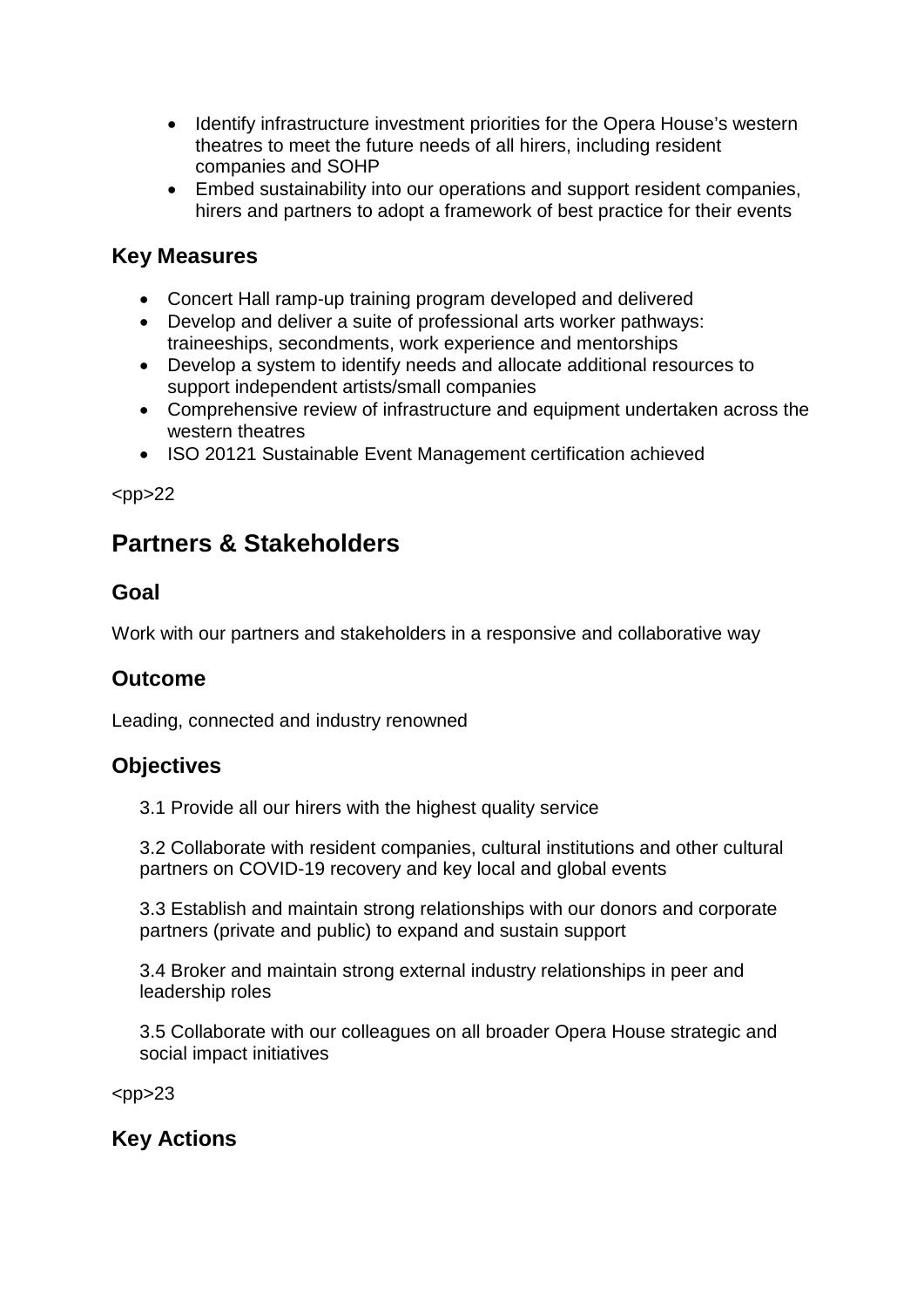- Support partnerships that enable the ambitions of the  $50<sup>th</sup>$  anniversary program
- Nurture philanthropic relationships that maximise the potential of the Centre for Creativity and 50<sup>th</sup> anniversary
- Continue to collaborate with our resident companies to exchange knowledge and plans to keep all our visitors and staff safe, including COVID-19
- Expand opportunities to create experiences within the cultural and tourism sectors
- Deepen our industry partnerships and increase consultation to support and build capacity for the implementation of our Diversity, Inclusion and Belonging Strategy, Accessibility, Environmental and Reconciliation action plans

## **Key Measures**

- Collaborate with cultural institutions and other partners to present ambitious 50<sup>th</sup> anniversary programs
- Philanthropists are engaged with and support the CFC and  $50<sup>th</sup>$  anniversary programs and continue to support New Work Now fund to enable the commissioning of new works
- Regular meeting cycle with resident companies
- Strategic partnerships developed, trialed and evaluated with relevant sectorled service organisations
- Industry speakers program implemented to build capacity and increase connection to broad and diverse communities

 $<$ pp>24

# <span id="page-16-0"></span>**Reviews**

### **Image: Seann Miley and Callum Francis in RENT by Prudence Upton**

Image Description: Two male performers, in costume, are on stage performing. One performer stands behind the other on a stage-prop ladder. He is leaning slightly over/on the front performer, and they are holding hands with their arms outstretched. Both are grinning, and the front performer appears to be mid-song. The lighting is low, and audience members can be seen in the background.

### End of Description

"We are so incredibly grateful to you for having us for the season of Rent. Everything from the rehearsal process to the brilliant packed season in the Drama Theatre was a dream. It was a wild ride to bring the show to life so quickly after the COVID year (2020) but it was worth it to see audiences on their feet, loving being back in a theatre filled with incredible music."

### **– Gus Murray,** Producer, *Rent*

"Antidote 2021 will all be livestreamed online via the harbourside icon's snazzy new Stream platform, meaning you can hear insights from some of the brightest minds going, all without leaving home."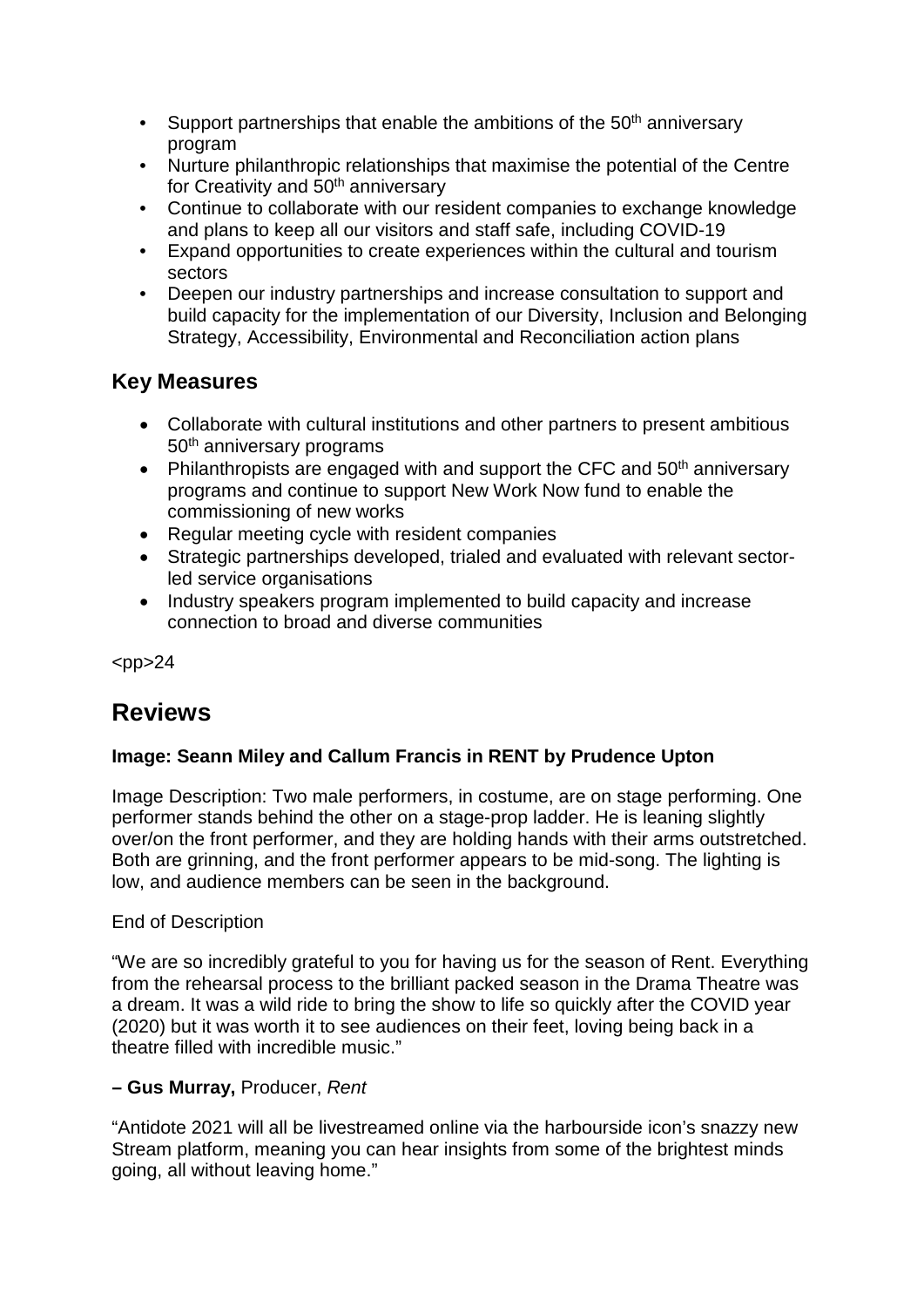### **– Time Out, Sydney**

"Whether it is through my music or through film I want to keep preserving the stories that have been passed down to me. I am grateful to the Sydney Opera House for trusting in my vision and supporting me to bring this story to life."

#### **– Ziggy Ramo**, on the making of the music video*, Little Things*

"The opportunity to perform for the last two nights in the Studio was amazing. The Middle Eastern community and specifically the Persian community loved it."

**– Hamed Sadeghi,** Musician, Eishan Ensemble

#### **Image: Hamed Sadeghi in Project Masnavi by Cassandra Hannagan**

Image Description: In a darkened room, a man sits holding a stringed instrument resembling a guitar- a tar, the Persian classical lute. He is holding it across his body so that it rests on his right knee, and he strums with his right hand. He is lit by a spotlight and another tar sits beside him on a stand. In front of him is a stand holding his music sheets, and he is looking down at the tar as he plays.

End of Description.

 $<$ pp $>$ 25

#### **Image: School children attending a Digital Creative Learning session by Cassandra Hannagan**

Image Description: An image taken from inside a classroom. On the right of the image is a large television playing a program with a male presenter in front of a carton background. In front of the TV, six children, in their school uniforms, stand in a semi-circle engaging in movements while watching the TV.

End of Description.

"A huge thank you for today's digital creative learning session Our rural school in country Victoria , (9 students in total) absolutely loved the workshop. Brilliant and very refreshing, (especially during these trying times of the pandemic)."

#### **– Emily Dalkin**, Principal, Marnoo Primary School

#### **Image: Audience member from Bluey's Big Play by Daniel Boud**

Image Description: A young girl (2) stands in a darkened room. Her attention is held by something out of the image. Her face is illuminated by the glow of second-hand light from the stage. The reflection of strobe lights also fall across the image in small streaks of dotted colour

#### End of Description

"I brought my two year old granddaughter to the Bluey performance and she was completely mesmerised from go to whoa."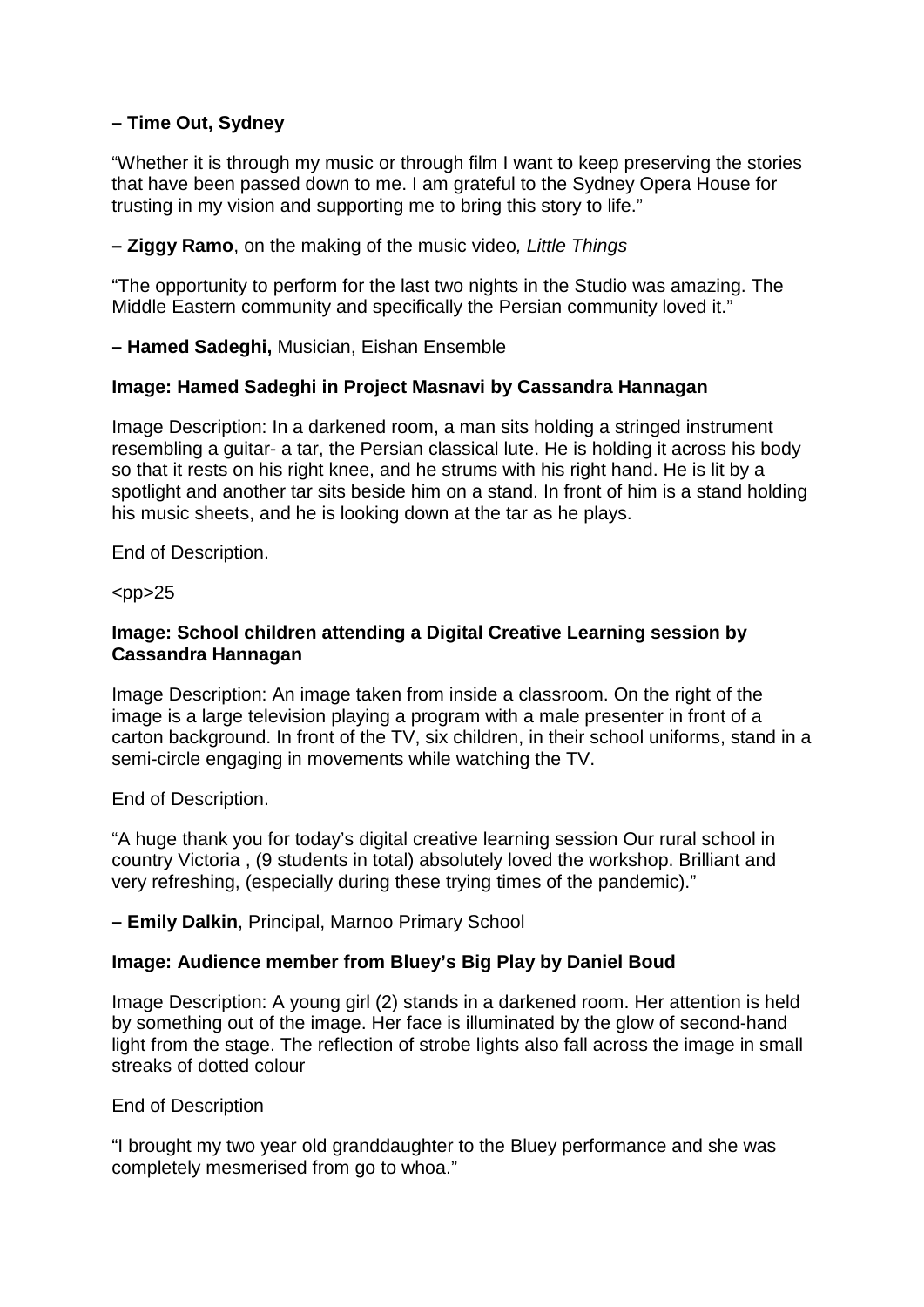### **– Audience Member**, Bluey's Big Play

"I want to congratulate the Sydney Opera House for staging Angela Goh's latest work: Sky Blue Mythic. This is brave, responsible, and inspired programming!"

**– Dr Amanda Card,** Senior Lecturer, Department of Theatre and Performance Studies, University of Sydney

### **Image: Angela Goh in Sky Blue Mythic by Prudence Upton.**

Image Description: A woman stands in a striking pose turned slightly side on to us. Her body is angled toward the right of the image, while she is looking off to her right (our left) She is dressed in a dark top, jeans and running shoes and is lit with green lighting. Under this light her jeans and arms appear green, while her face looks green with a yellow tinge.

 $<$ pp $>$ 26

# <span id="page-18-0"></span>**UN Global Goals**

In 2015, the United Nations defined 17 goals, known as the Global Goals, to address the world's most pressing challenges by 2030, including poverty, inequality, climate, education and justice. The Global Goals provide a to-do list for the world and a roadmap to achieve a more sustainable and prosperous future for all. In October 2019, the Opera House announced its commitment to nine of the goals, including education, equality and sustainability. While the goals can be achieved only through coordinated global action, we are committed to doing all we can to inspire and bring about positive change together, with the community.

This Artistic Strategy supports the Global Goals by committing to initiatives that increase and foster cultural participation in the arts. Through this we inspire positive change and work towards a sense of shared belonging at the Opera House for everyone

#### **Background Image Jason Phu,** *Art Assembly* **by Document Photography.**

Image Description: The image features a rally of children outdoors on a paved boardwalk, with water in the background. The children are walking away from the photographer so that their backs are to us. They have draped themselves in sheets of paper which they have painted in support of climate change. The children also all wear masks, which we see from behind only. Some of the paper capes read "reuse plastic" "save the trees" "Save the Earth. Mother nature" and "Save the Earth" and many feature pictures of the Earth.

End of Description.

 $<$ pp $>27$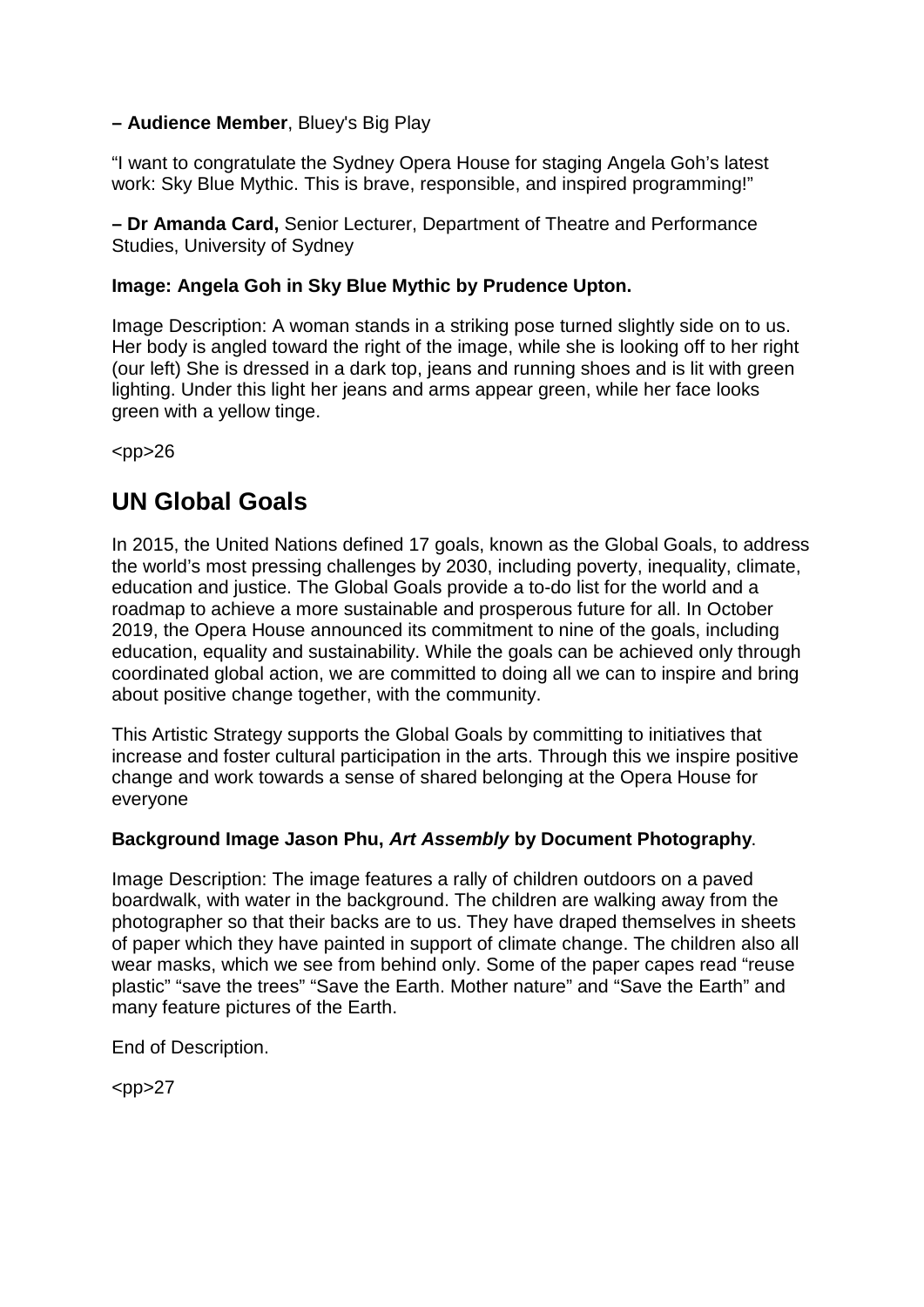| <b>Global Goal</b>                             | <b>Target</b> | <b>Opera House</b><br><b>Commitment</b>                                                                             | <b>Objectives</b>                                                                                                                                                                                                                                            |
|------------------------------------------------|---------------|---------------------------------------------------------------------------------------------------------------------|--------------------------------------------------------------------------------------------------------------------------------------------------------------------------------------------------------------------------------------------------------------|
| 4. Quality<br>Education                        | 4.7           | The Opera House<br>will promote<br>quality education<br>and learning<br>opportunities                               | • Program contemporary and<br>traditional art forms to engage on<br>site and online audiences<br>• Develop mechanisms to measure<br>the impacts of broad and diverse<br>programming and audiences                                                            |
| 5 Gender<br>Equality                           | 5C            | The Opera House<br>will promote<br>gender equality<br>and empower all<br>women and girls                            | • Continue to build a strong culture<br>of diversity amongst our people and<br>the broader community of arts<br>workers<br>• Collaborate with our colleagues on<br>all broader Opera House strategic<br>and social impact initiatives                        |
| 8 Decent<br>Work and<br>Economic<br>Growth     | 8.3,<br>8.8   | The Opera House<br>will champion<br>diversity and<br>human rights in its<br>workforce and<br>business<br>operations | • Develop and expect high-quality<br>professional practice by embedding<br>and role modeling our Opera House<br>values<br>• Develop and expand the capacity<br>of our people to enhance the safe<br>and effective delivery of our<br>experiences             |
| 10 Reduced<br>Inequalities                     | 10.2          | The Opera House<br>will improve<br>inclusion and<br>accessibility on<br>and off stage                               | • Support the development and<br>presentation of work by artists from<br>diverse backgrounds and different<br>lived experiences, prioritising First<br><b>Nations artists</b>                                                                                |
| 11<br>Sustainable<br>Cities and<br>Communities | 11.4          | The Opera House<br>will safeguard and<br>revitalise cultural<br>practices, heritage<br>and sustainability           | • Find new ways to work innovatively<br>and effectively in a World Heritage<br>building honouring its past while<br>securing its future as a vibrant<br>cultural centre<br>• Support the development and<br>presentation of work by First Nations<br>artists |